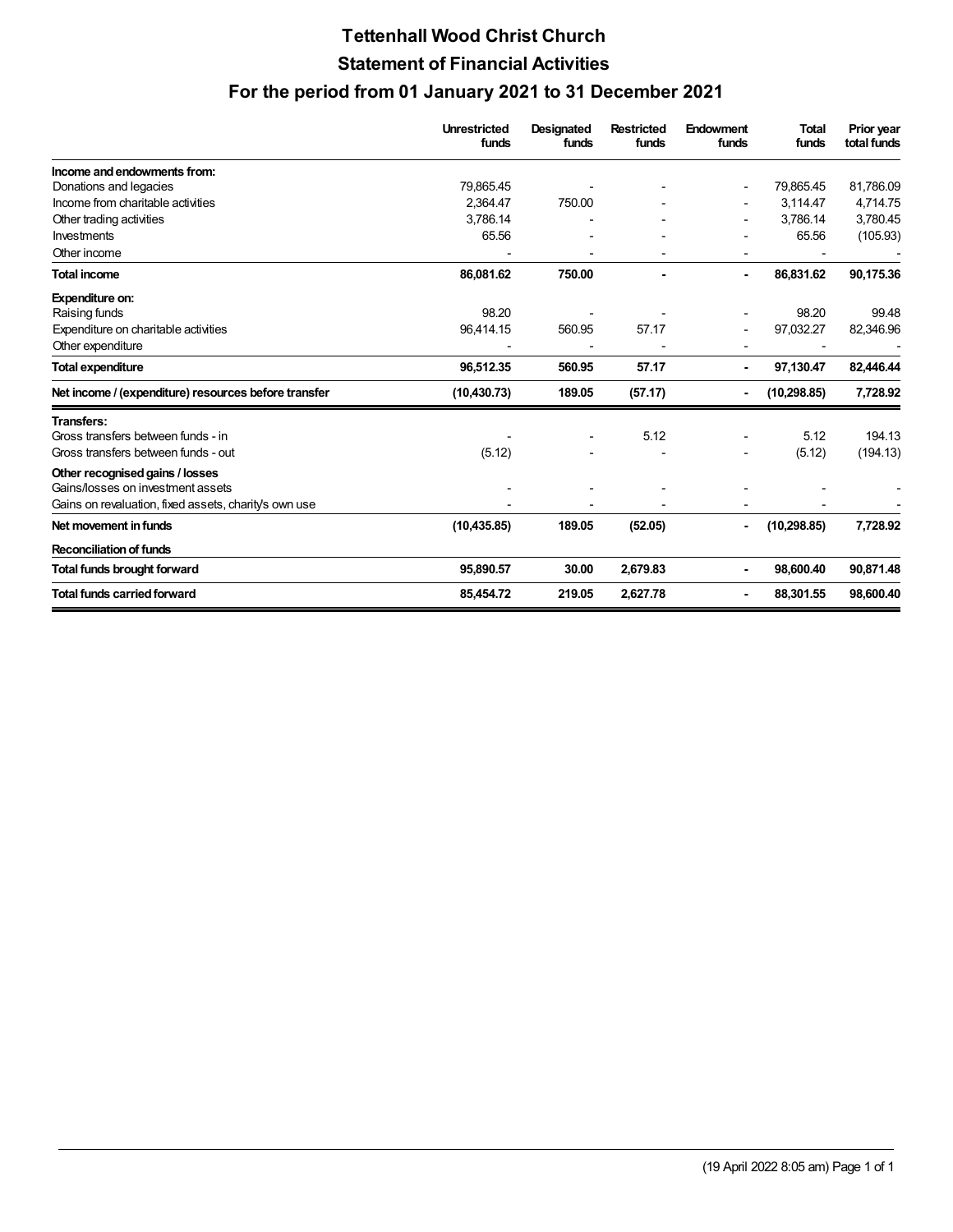## **Tettenhall Wood Christ Church**

## **Analysis of income and expenditure Selected period: 01 January 2021 to 31 December 2021**

| Designated<br>Restricted<br>Endowment<br>This year<br>General<br>Last year<br>Income and endowments from:<br><b>Donations and legacies</b><br>0101 - Planned Giving (Standing Orders) Gift Ai<br>41,577.00<br>41,577.00<br>41,746.00<br>Ĭ.<br>2,357.50<br>0110 - Planned Giving (Envelopes) Gift Aided<br>2,035.00<br>2,035.00<br>2,510.00<br>1,130.00<br>0201 - Planned Giving (Standing Orders) Other<br>2,510.00<br>656.00<br>0210 - Planned Giving (Envelopes) Other<br>656.00<br>748.00<br>365.00<br>0301 - Yellow Gift Aid Envelopes<br>445.00<br>445.00<br>$\overline{\phantom{a}}$<br>0310 - Plate Collections<br>1,598.33<br>1,598.33<br>2,189.45<br>$\blacksquare$<br>851.00<br>0320 - Plate Collections (Card Machine)<br>795.00<br>795.00<br>0401 - Gifts and Donations<br>4,894.66<br>4,894.66<br>1,693.50<br>$\overline{\phantom{a}}$<br>0405 - Gifts and Donations (Online Giving)<br>1,426.60<br>1,426.60<br>780.50<br>۰<br>0550 - Special Collections<br>$\overline{\phantom{a}}$<br>$\overline{\phantom{a}}$<br>12,677.86<br>0601 - Tax Recoverable on Gift Aid<br>12,677.86<br>11,946.57<br>$\overline{\phantom{0}}$<br>12,978.57<br>0603 - Gift Aid Previous Financial year<br>$\overline{\phantom{m}}$<br>0702 - N/S<br>0703 - CCBF to CCLAa/c<br>0704 - Not Used<br>0710 - Legacies Receipts<br>2,000.00<br>2,000.00<br>$\blacksquare$<br>0801 - Rector's Discretionary Fund<br>08A1 - Non-recurring one-off grants<br>9,250.00<br>9,250.00<br>5,000.00<br>0901 - Other funds generated<br>79,865.45<br>79,865.45<br>81,786.09<br>$\blacksquare$<br>۰<br>$\blacksquare$<br><b>Donations and legacies Totals</b><br>Income from charitable activities<br>1101 - Fees Weddings & Funerals<br>2,099.00<br>750.00<br>2,849.00<br>1,248.00<br>1103 - Fees for Weddings and Funerals (Arrears)<br>410.00<br>1110 - Organ Fund Fees received<br>1220 - Bible Study Notes<br>203.46<br>203.46<br>207.78<br>1225 - Course Materials Receipts<br>45.35<br>45.35<br>1232 - Church Hall Lettings (Arrears)<br>98.00<br>1241 - Candle Money<br>16.66<br>16.66<br>1243 - N/A3<br>1245 - Holiday Club Receipts<br>1246 - N/A4<br>1250 - Good Shepherd Parish Share income<br>1301 - Decorating Scheme Balance Introduced<br>2,364.47<br>750.00<br>3,114.47<br>Income from charitable activities Totals<br><b>Other trading activities</b><br>0910 - Fundraising<br>574.14<br>574.14<br>0912 - N/A<br>$\overline{\phantom{a}}$<br>1230 - Church Hall Lettings (Jubilee Rooms)<br>3,212.00<br>3,212.00<br>$\overline{\phantom{a}}$ |                                        |          |  |                |          | <b>Total</b> |
|-----------------------------------------------------------------------------------------------------------------------------------------------------------------------------------------------------------------------------------------------------------------------------------------------------------------------------------------------------------------------------------------------------------------------------------------------------------------------------------------------------------------------------------------------------------------------------------------------------------------------------------------------------------------------------------------------------------------------------------------------------------------------------------------------------------------------------------------------------------------------------------------------------------------------------------------------------------------------------------------------------------------------------------------------------------------------------------------------------------------------------------------------------------------------------------------------------------------------------------------------------------------------------------------------------------------------------------------------------------------------------------------------------------------------------------------------------------------------------------------------------------------------------------------------------------------------------------------------------------------------------------------------------------------------------------------------------------------------------------------------------------------------------------------------------------------------------------------------------------------------------------------------------------------------------------------------------------------------------------------------------------------------------------------------------------------------------------------------------------------------------------------------------------------------------------------------------------------------------------------------------------------------------------------------------------------------------------------------------------------------------------------------------------------------------------------------------------------------------------------------------------------------------------------|----------------------------------------|----------|--|----------------|----------|--------------|
|                                                                                                                                                                                                                                                                                                                                                                                                                                                                                                                                                                                                                                                                                                                                                                                                                                                                                                                                                                                                                                                                                                                                                                                                                                                                                                                                                                                                                                                                                                                                                                                                                                                                                                                                                                                                                                                                                                                                                                                                                                                                                                                                                                                                                                                                                                                                                                                                                                                                                                                                         |                                        |          |  |                |          |              |
|                                                                                                                                                                                                                                                                                                                                                                                                                                                                                                                                                                                                                                                                                                                                                                                                                                                                                                                                                                                                                                                                                                                                                                                                                                                                                                                                                                                                                                                                                                                                                                                                                                                                                                                                                                                                                                                                                                                                                                                                                                                                                                                                                                                                                                                                                                                                                                                                                                                                                                                                         |                                        |          |  |                |          |              |
|                                                                                                                                                                                                                                                                                                                                                                                                                                                                                                                                                                                                                                                                                                                                                                                                                                                                                                                                                                                                                                                                                                                                                                                                                                                                                                                                                                                                                                                                                                                                                                                                                                                                                                                                                                                                                                                                                                                                                                                                                                                                                                                                                                                                                                                                                                                                                                                                                                                                                                                                         |                                        |          |  |                |          |              |
|                                                                                                                                                                                                                                                                                                                                                                                                                                                                                                                                                                                                                                                                                                                                                                                                                                                                                                                                                                                                                                                                                                                                                                                                                                                                                                                                                                                                                                                                                                                                                                                                                                                                                                                                                                                                                                                                                                                                                                                                                                                                                                                                                                                                                                                                                                                                                                                                                                                                                                                                         |                                        |          |  |                |          |              |
|                                                                                                                                                                                                                                                                                                                                                                                                                                                                                                                                                                                                                                                                                                                                                                                                                                                                                                                                                                                                                                                                                                                                                                                                                                                                                                                                                                                                                                                                                                                                                                                                                                                                                                                                                                                                                                                                                                                                                                                                                                                                                                                                                                                                                                                                                                                                                                                                                                                                                                                                         |                                        |          |  |                |          |              |
|                                                                                                                                                                                                                                                                                                                                                                                                                                                                                                                                                                                                                                                                                                                                                                                                                                                                                                                                                                                                                                                                                                                                                                                                                                                                                                                                                                                                                                                                                                                                                                                                                                                                                                                                                                                                                                                                                                                                                                                                                                                                                                                                                                                                                                                                                                                                                                                                                                                                                                                                         |                                        |          |  |                |          |              |
|                                                                                                                                                                                                                                                                                                                                                                                                                                                                                                                                                                                                                                                                                                                                                                                                                                                                                                                                                                                                                                                                                                                                                                                                                                                                                                                                                                                                                                                                                                                                                                                                                                                                                                                                                                                                                                                                                                                                                                                                                                                                                                                                                                                                                                                                                                                                                                                                                                                                                                                                         |                                        |          |  |                |          |              |
| 1,396.45<br>2,384.00                                                                                                                                                                                                                                                                                                                                                                                                                                                                                                                                                                                                                                                                                                                                                                                                                                                                                                                                                                                                                                                                                                                                                                                                                                                                                                                                                                                                                                                                                                                                                                                                                                                                                                                                                                                                                                                                                                                                                                                                                                                                                                                                                                                                                                                                                                                                                                                                                                                                                                                    |                                        |          |  |                |          |              |
|                                                                                                                                                                                                                                                                                                                                                                                                                                                                                                                                                                                                                                                                                                                                                                                                                                                                                                                                                                                                                                                                                                                                                                                                                                                                                                                                                                                                                                                                                                                                                                                                                                                                                                                                                                                                                                                                                                                                                                                                                                                                                                                                                                                                                                                                                                                                                                                                                                                                                                                                         |                                        |          |  |                |          |              |
|                                                                                                                                                                                                                                                                                                                                                                                                                                                                                                                                                                                                                                                                                                                                                                                                                                                                                                                                                                                                                                                                                                                                                                                                                                                                                                                                                                                                                                                                                                                                                                                                                                                                                                                                                                                                                                                                                                                                                                                                                                                                                                                                                                                                                                                                                                                                                                                                                                                                                                                                         |                                        |          |  |                |          |              |
|                                                                                                                                                                                                                                                                                                                                                                                                                                                                                                                                                                                                                                                                                                                                                                                                                                                                                                                                                                                                                                                                                                                                                                                                                                                                                                                                                                                                                                                                                                                                                                                                                                                                                                                                                                                                                                                                                                                                                                                                                                                                                                                                                                                                                                                                                                                                                                                                                                                                                                                                         |                                        |          |  |                |          |              |
|                                                                                                                                                                                                                                                                                                                                                                                                                                                                                                                                                                                                                                                                                                                                                                                                                                                                                                                                                                                                                                                                                                                                                                                                                                                                                                                                                                                                                                                                                                                                                                                                                                                                                                                                                                                                                                                                                                                                                                                                                                                                                                                                                                                                                                                                                                                                                                                                                                                                                                                                         |                                        |          |  |                |          |              |
|                                                                                                                                                                                                                                                                                                                                                                                                                                                                                                                                                                                                                                                                                                                                                                                                                                                                                                                                                                                                                                                                                                                                                                                                                                                                                                                                                                                                                                                                                                                                                                                                                                                                                                                                                                                                                                                                                                                                                                                                                                                                                                                                                                                                                                                                                                                                                                                                                                                                                                                                         |                                        |          |  |                |          |              |
|                                                                                                                                                                                                                                                                                                                                                                                                                                                                                                                                                                                                                                                                                                                                                                                                                                                                                                                                                                                                                                                                                                                                                                                                                                                                                                                                                                                                                                                                                                                                                                                                                                                                                                                                                                                                                                                                                                                                                                                                                                                                                                                                                                                                                                                                                                                                                                                                                                                                                                                                         |                                        |          |  |                |          |              |
|                                                                                                                                                                                                                                                                                                                                                                                                                                                                                                                                                                                                                                                                                                                                                                                                                                                                                                                                                                                                                                                                                                                                                                                                                                                                                                                                                                                                                                                                                                                                                                                                                                                                                                                                                                                                                                                                                                                                                                                                                                                                                                                                                                                                                                                                                                                                                                                                                                                                                                                                         |                                        |          |  |                |          |              |
|                                                                                                                                                                                                                                                                                                                                                                                                                                                                                                                                                                                                                                                                                                                                                                                                                                                                                                                                                                                                                                                                                                                                                                                                                                                                                                                                                                                                                                                                                                                                                                                                                                                                                                                                                                                                                                                                                                                                                                                                                                                                                                                                                                                                                                                                                                                                                                                                                                                                                                                                         |                                        |          |  |                |          |              |
|                                                                                                                                                                                                                                                                                                                                                                                                                                                                                                                                                                                                                                                                                                                                                                                                                                                                                                                                                                                                                                                                                                                                                                                                                                                                                                                                                                                                                                                                                                                                                                                                                                                                                                                                                                                                                                                                                                                                                                                                                                                                                                                                                                                                                                                                                                                                                                                                                                                                                                                                         |                                        |          |  |                |          |              |
|                                                                                                                                                                                                                                                                                                                                                                                                                                                                                                                                                                                                                                                                                                                                                                                                                                                                                                                                                                                                                                                                                                                                                                                                                                                                                                                                                                                                                                                                                                                                                                                                                                                                                                                                                                                                                                                                                                                                                                                                                                                                                                                                                                                                                                                                                                                                                                                                                                                                                                                                         |                                        |          |  |                |          |              |
|                                                                                                                                                                                                                                                                                                                                                                                                                                                                                                                                                                                                                                                                                                                                                                                                                                                                                                                                                                                                                                                                                                                                                                                                                                                                                                                                                                                                                                                                                                                                                                                                                                                                                                                                                                                                                                                                                                                                                                                                                                                                                                                                                                                                                                                                                                                                                                                                                                                                                                                                         |                                        |          |  |                |          |              |
|                                                                                                                                                                                                                                                                                                                                                                                                                                                                                                                                                                                                                                                                                                                                                                                                                                                                                                                                                                                                                                                                                                                                                                                                                                                                                                                                                                                                                                                                                                                                                                                                                                                                                                                                                                                                                                                                                                                                                                                                                                                                                                                                                                                                                                                                                                                                                                                                                                                                                                                                         |                                        |          |  |                |          |              |
|                                                                                                                                                                                                                                                                                                                                                                                                                                                                                                                                                                                                                                                                                                                                                                                                                                                                                                                                                                                                                                                                                                                                                                                                                                                                                                                                                                                                                                                                                                                                                                                                                                                                                                                                                                                                                                                                                                                                                                                                                                                                                                                                                                                                                                                                                                                                                                                                                                                                                                                                         |                                        |          |  |                |          |              |
|                                                                                                                                                                                                                                                                                                                                                                                                                                                                                                                                                                                                                                                                                                                                                                                                                                                                                                                                                                                                                                                                                                                                                                                                                                                                                                                                                                                                                                                                                                                                                                                                                                                                                                                                                                                                                                                                                                                                                                                                                                                                                                                                                                                                                                                                                                                                                                                                                                                                                                                                         |                                        |          |  |                |          |              |
|                                                                                                                                                                                                                                                                                                                                                                                                                                                                                                                                                                                                                                                                                                                                                                                                                                                                                                                                                                                                                                                                                                                                                                                                                                                                                                                                                                                                                                                                                                                                                                                                                                                                                                                                                                                                                                                                                                                                                                                                                                                                                                                                                                                                                                                                                                                                                                                                                                                                                                                                         |                                        |          |  |                |          |              |
|                                                                                                                                                                                                                                                                                                                                                                                                                                                                                                                                                                                                                                                                                                                                                                                                                                                                                                                                                                                                                                                                                                                                                                                                                                                                                                                                                                                                                                                                                                                                                                                                                                                                                                                                                                                                                                                                                                                                                                                                                                                                                                                                                                                                                                                                                                                                                                                                                                                                                                                                         |                                        |          |  |                |          |              |
|                                                                                                                                                                                                                                                                                                                                                                                                                                                                                                                                                                                                                                                                                                                                                                                                                                                                                                                                                                                                                                                                                                                                                                                                                                                                                                                                                                                                                                                                                                                                                                                                                                                                                                                                                                                                                                                                                                                                                                                                                                                                                                                                                                                                                                                                                                                                                                                                                                                                                                                                         |                                        |          |  |                |          |              |
|                                                                                                                                                                                                                                                                                                                                                                                                                                                                                                                                                                                                                                                                                                                                                                                                                                                                                                                                                                                                                                                                                                                                                                                                                                                                                                                                                                                                                                                                                                                                                                                                                                                                                                                                                                                                                                                                                                                                                                                                                                                                                                                                                                                                                                                                                                                                                                                                                                                                                                                                         |                                        |          |  |                |          |              |
|                                                                                                                                                                                                                                                                                                                                                                                                                                                                                                                                                                                                                                                                                                                                                                                                                                                                                                                                                                                                                                                                                                                                                                                                                                                                                                                                                                                                                                                                                                                                                                                                                                                                                                                                                                                                                                                                                                                                                                                                                                                                                                                                                                                                                                                                                                                                                                                                                                                                                                                                         |                                        |          |  |                |          |              |
|                                                                                                                                                                                                                                                                                                                                                                                                                                                                                                                                                                                                                                                                                                                                                                                                                                                                                                                                                                                                                                                                                                                                                                                                                                                                                                                                                                                                                                                                                                                                                                                                                                                                                                                                                                                                                                                                                                                                                                                                                                                                                                                                                                                                                                                                                                                                                                                                                                                                                                                                         |                                        |          |  |                |          |              |
|                                                                                                                                                                                                                                                                                                                                                                                                                                                                                                                                                                                                                                                                                                                                                                                                                                                                                                                                                                                                                                                                                                                                                                                                                                                                                                                                                                                                                                                                                                                                                                                                                                                                                                                                                                                                                                                                                                                                                                                                                                                                                                                                                                                                                                                                                                                                                                                                                                                                                                                                         |                                        |          |  |                |          |              |
|                                                                                                                                                                                                                                                                                                                                                                                                                                                                                                                                                                                                                                                                                                                                                                                                                                                                                                                                                                                                                                                                                                                                                                                                                                                                                                                                                                                                                                                                                                                                                                                                                                                                                                                                                                                                                                                                                                                                                                                                                                                                                                                                                                                                                                                                                                                                                                                                                                                                                                                                         |                                        |          |  |                |          |              |
|                                                                                                                                                                                                                                                                                                                                                                                                                                                                                                                                                                                                                                                                                                                                                                                                                                                                                                                                                                                                                                                                                                                                                                                                                                                                                                                                                                                                                                                                                                                                                                                                                                                                                                                                                                                                                                                                                                                                                                                                                                                                                                                                                                                                                                                                                                                                                                                                                                                                                                                                         |                                        |          |  |                |          |              |
|                                                                                                                                                                                                                                                                                                                                                                                                                                                                                                                                                                                                                                                                                                                                                                                                                                                                                                                                                                                                                                                                                                                                                                                                                                                                                                                                                                                                                                                                                                                                                                                                                                                                                                                                                                                                                                                                                                                                                                                                                                                                                                                                                                                                                                                                                                                                                                                                                                                                                                                                         |                                        |          |  |                |          |              |
|                                                                                                                                                                                                                                                                                                                                                                                                                                                                                                                                                                                                                                                                                                                                                                                                                                                                                                                                                                                                                                                                                                                                                                                                                                                                                                                                                                                                                                                                                                                                                                                                                                                                                                                                                                                                                                                                                                                                                                                                                                                                                                                                                                                                                                                                                                                                                                                                                                                                                                                                         |                                        |          |  |                |          |              |
|                                                                                                                                                                                                                                                                                                                                                                                                                                                                                                                                                                                                                                                                                                                                                                                                                                                                                                                                                                                                                                                                                                                                                                                                                                                                                                                                                                                                                                                                                                                                                                                                                                                                                                                                                                                                                                                                                                                                                                                                                                                                                                                                                                                                                                                                                                                                                                                                                                                                                                                                         |                                        |          |  |                |          |              |
|                                                                                                                                                                                                                                                                                                                                                                                                                                                                                                                                                                                                                                                                                                                                                                                                                                                                                                                                                                                                                                                                                                                                                                                                                                                                                                                                                                                                                                                                                                                                                                                                                                                                                                                                                                                                                                                                                                                                                                                                                                                                                                                                                                                                                                                                                                                                                                                                                                                                                                                                         |                                        |          |  |                |          |              |
|                                                                                                                                                                                                                                                                                                                                                                                                                                                                                                                                                                                                                                                                                                                                                                                                                                                                                                                                                                                                                                                                                                                                                                                                                                                                                                                                                                                                                                                                                                                                                                                                                                                                                                                                                                                                                                                                                                                                                                                                                                                                                                                                                                                                                                                                                                                                                                                                                                                                                                                                         |                                        |          |  |                |          | 2,750.97     |
|                                                                                                                                                                                                                                                                                                                                                                                                                                                                                                                                                                                                                                                                                                                                                                                                                                                                                                                                                                                                                                                                                                                                                                                                                                                                                                                                                                                                                                                                                                                                                                                                                                                                                                                                                                                                                                                                                                                                                                                                                                                                                                                                                                                                                                                                                                                                                                                                                                                                                                                                         |                                        |          |  |                |          | 4,714.75     |
|                                                                                                                                                                                                                                                                                                                                                                                                                                                                                                                                                                                                                                                                                                                                                                                                                                                                                                                                                                                                                                                                                                                                                                                                                                                                                                                                                                                                                                                                                                                                                                                                                                                                                                                                                                                                                                                                                                                                                                                                                                                                                                                                                                                                                                                                                                                                                                                                                                                                                                                                         |                                        |          |  |                |          |              |
|                                                                                                                                                                                                                                                                                                                                                                                                                                                                                                                                                                                                                                                                                                                                                                                                                                                                                                                                                                                                                                                                                                                                                                                                                                                                                                                                                                                                                                                                                                                                                                                                                                                                                                                                                                                                                                                                                                                                                                                                                                                                                                                                                                                                                                                                                                                                                                                                                                                                                                                                         |                                        |          |  |                |          |              |
|                                                                                                                                                                                                                                                                                                                                                                                                                                                                                                                                                                                                                                                                                                                                                                                                                                                                                                                                                                                                                                                                                                                                                                                                                                                                                                                                                                                                                                                                                                                                                                                                                                                                                                                                                                                                                                                                                                                                                                                                                                                                                                                                                                                                                                                                                                                                                                                                                                                                                                                                         |                                        |          |  |                |          |              |
|                                                                                                                                                                                                                                                                                                                                                                                                                                                                                                                                                                                                                                                                                                                                                                                                                                                                                                                                                                                                                                                                                                                                                                                                                                                                                                                                                                                                                                                                                                                                                                                                                                                                                                                                                                                                                                                                                                                                                                                                                                                                                                                                                                                                                                                                                                                                                                                                                                                                                                                                         |                                        |          |  |                |          |              |
|                                                                                                                                                                                                                                                                                                                                                                                                                                                                                                                                                                                                                                                                                                                                                                                                                                                                                                                                                                                                                                                                                                                                                                                                                                                                                                                                                                                                                                                                                                                                                                                                                                                                                                                                                                                                                                                                                                                                                                                                                                                                                                                                                                                                                                                                                                                                                                                                                                                                                                                                         | <b>Other trading activities Totals</b> | 3,786.14 |  | $\blacksquare$ | 3,786.14 | 3,780.45     |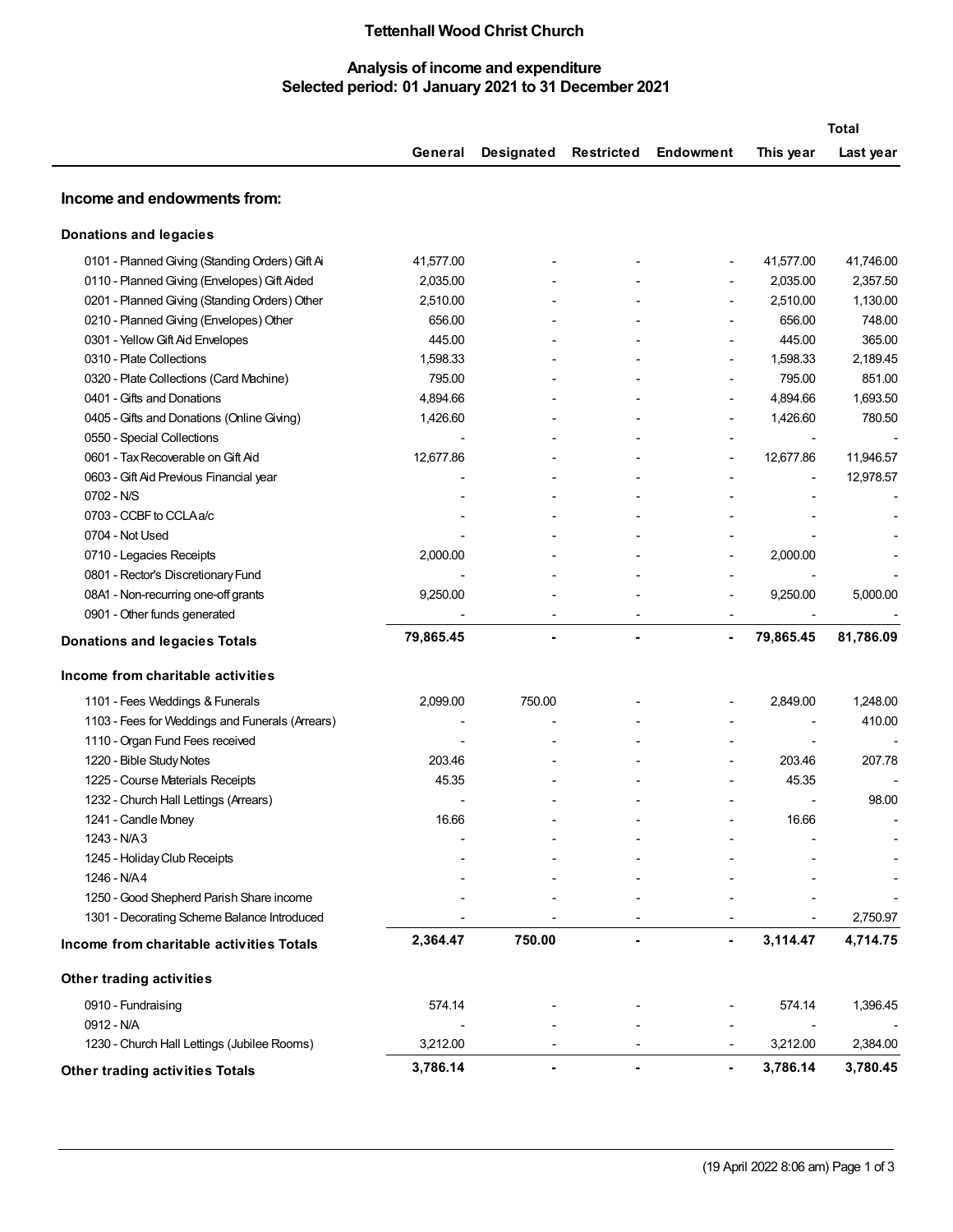|                                                                                        |           |                |                   |           |             | <b>Total</b> |  |  |
|----------------------------------------------------------------------------------------|-----------|----------------|-------------------|-----------|-------------|--------------|--|--|
|                                                                                        | General   | Designated     | <b>Restricted</b> | Endowment | This year   | Last year    |  |  |
| <b>Investments</b>                                                                     |           |                |                   |           |             |              |  |  |
| 0820 - Interior Decorating Scheme Bonuses                                              | 62.50     |                |                   |           | 62.50       | 62.50        |  |  |
| 1020 - Bank and CCLA Interest                                                          | 3.06      |                |                   |           | 3.06        | 11.08        |  |  |
| 1021 - Bank Interest (Arrears)                                                         |           |                |                   |           |             | (179.51)     |  |  |
| 1240 - Legacy Fund Receipts                                                            |           |                |                   |           |             |              |  |  |
| <b>Investments Totals</b>                                                              | 65.56     |                |                   | ٠         | 65.56       | (105.93)     |  |  |
| Other income                                                                           |           |                |                   |           |             |              |  |  |
|                                                                                        |           |                |                   |           |             |              |  |  |
| 1310 - Insurance Claims                                                                |           |                |                   |           |             |              |  |  |
| 1320 - Sundry Receipts                                                                 |           |                |                   |           |             |              |  |  |
| 1330 - Undeterminable Income                                                           |           |                |                   |           |             |              |  |  |
| <b>Other income Totals</b>                                                             |           |                |                   |           |             |              |  |  |
| Income and endowments Grand totals                                                     | 86,081.62 | 750.00         |                   |           | - 86,831.62 | 90,175.36    |  |  |
| <b>Expenditure on:</b>                                                                 |           |                |                   |           |             |              |  |  |
| <b>Raising funds</b>                                                                   |           |                |                   |           |             |              |  |  |
| 1701 - Fees paid to fund raisers                                                       |           |                |                   |           |             |              |  |  |
| 1730 - Costs of Fundraising                                                            | 1.10      |                |                   |           | 1.10        | 2.19         |  |  |
| 1750 - Costs of Giving (Online, Card& Envelope)                                        | 97.10     |                |                   |           | 97.10       | 97.29        |  |  |
| <b>Raising funds Totals</b>                                                            | 98.20     | $\blacksquare$ |                   |           | 98.20       | 99.48        |  |  |
| Expenditure on charitable activities                                                   |           |                |                   |           |             |              |  |  |
|                                                                                        |           |                |                   |           |             |              |  |  |
| 1801 - Charitable Giving                                                               | 4,500.00  |                |                   |           | 4,500.00    | 4,500.93     |  |  |
| 1830 - Special Collections expenditure                                                 |           |                |                   |           |             |              |  |  |
| 1840 - Rector's Discretionary Fund                                                     | (3.82)    |                | 57.17             |           | 53.35       | 128.54       |  |  |
| 1841 - Vicars Discretionary Fund                                                       |           |                |                   |           |             |              |  |  |
| 1901 - Parish Share                                                                    | 52,712.10 |                |                   |           | 52,712.10   | 52,713.00    |  |  |
| 1920 - Legacy Expenditure                                                              |           |                |                   |           |             |              |  |  |
| 1923 - 150 Years Celebration Evangelical Expend                                        |           |                |                   |           |             |              |  |  |
| 1924 - N/A1                                                                            |           |                |                   |           |             |              |  |  |
| 2001 - Salary (Parish Administrator)<br>2002 - Fee Disbursements                       | 4,770.34  |                |                   |           | 4,770.34    | 4,407.27     |  |  |
|                                                                                        | 270.00    |                |                   |           | 270.00      | 360.00       |  |  |
| 2003 - Organist for Worship Services<br>2005 - Organist for Worship Services (Arrears) |           |                |                   |           |             | 180.00       |  |  |
| 2010 - Salary (Cleaner)                                                                | 3,471.40  |                |                   |           | 3,471.40    | 2,806.21     |  |  |
| 2020 - Salary (GS Hall Hire Administrator)                                             |           |                |                   |           |             |              |  |  |
| 2101 - Ministry Travel                                                                 | 410.98    | 200.95         |                   |           | 611.93      | 428.24       |  |  |
| 2102 - Lay Mnisters Expenses                                                           |           |                |                   |           |             |              |  |  |
| 2103 - Ministry Travel (Arrears)                                                       |           |                |                   |           |             | 35.28        |  |  |
| 2105 - Ministry Telephone/Broadband                                                    | 667.74    |                |                   |           | 667.74      | 617.83       |  |  |
| 2109 - Ministry Telephone/Broadband (Arrears)                                          |           |                |                   |           |             | 21.52        |  |  |
| 2110 - Other Mnistry Expenses                                                          | 130.51    |                |                   |           | 130.51      |              |  |  |
| 2120 - Council tax Lichfield                                                           |           |                |                   |           |             |              |  |  |
| 2130 - Rectory Maintenance                                                             |           |                |                   |           |             |              |  |  |
| 2131 - Interior Decrating Scheme                                                       |           |                |                   |           |             |              |  |  |
| 2140 - Water rates - vicarage - Lichfield                                              |           |                |                   |           |             |              |  |  |
| 2201 - Conference and Course fees                                                      |           |                |                   |           |             |              |  |  |
|                                                                                        |           |                |                   |           |             |              |  |  |